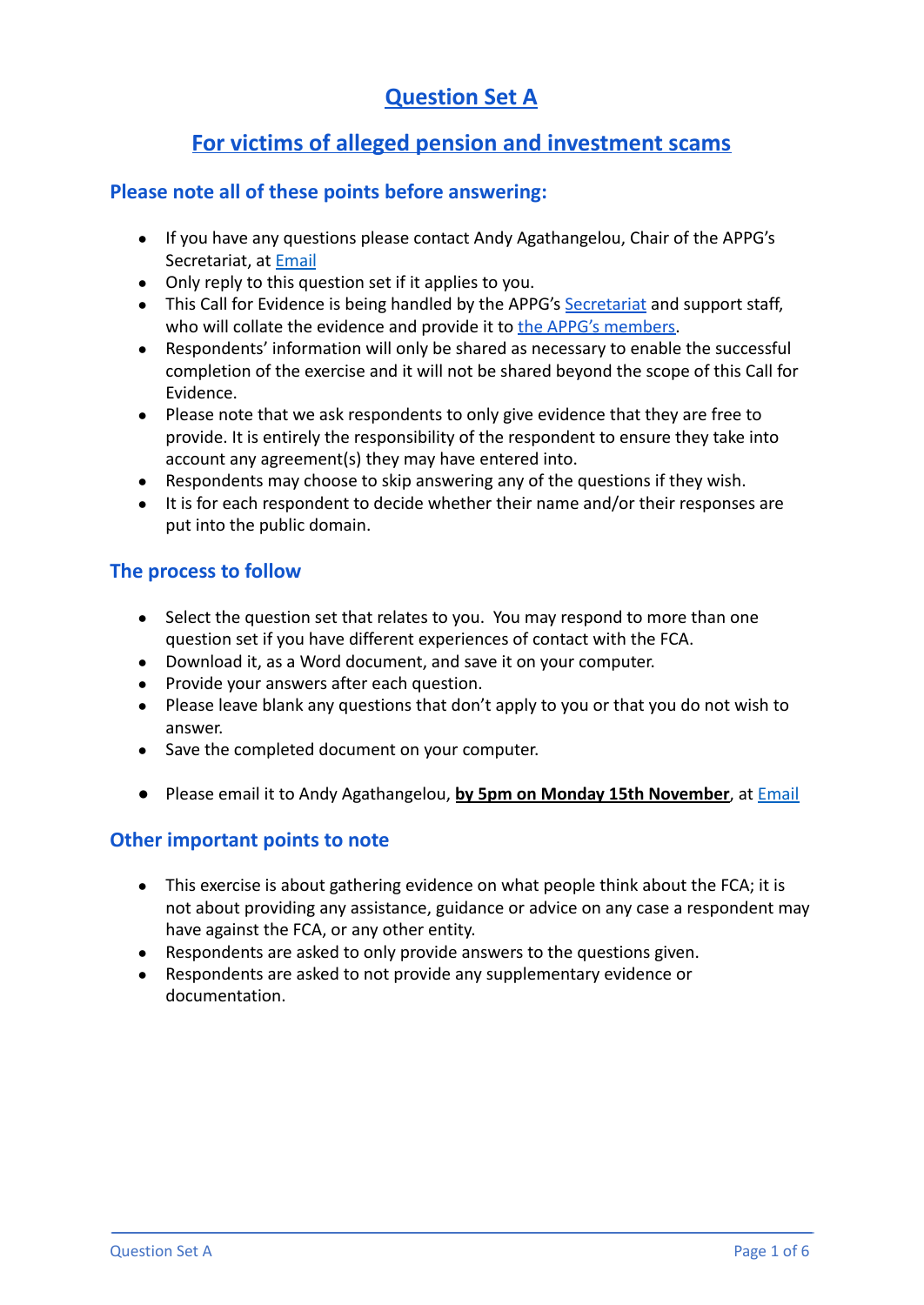# **Question Set A**

# **For victims of alleged pension and investment scams**

# **Your Details**

Name:

Karl Newman

Company/Business (if applicable):

Address including postcode:

REDACTED

Email address:

REDACTED

Mobile telephone number:

REDACTED

# **Permissions**

- o Do you give permission that your name is put into the public domain?
	- Please enter Yes or No. ... Yes.....
- o Do you give permission that your response is put into the public domain?
	- Please enter Yes or No. …Yes….. (With Email address, phone number and postal address redacted).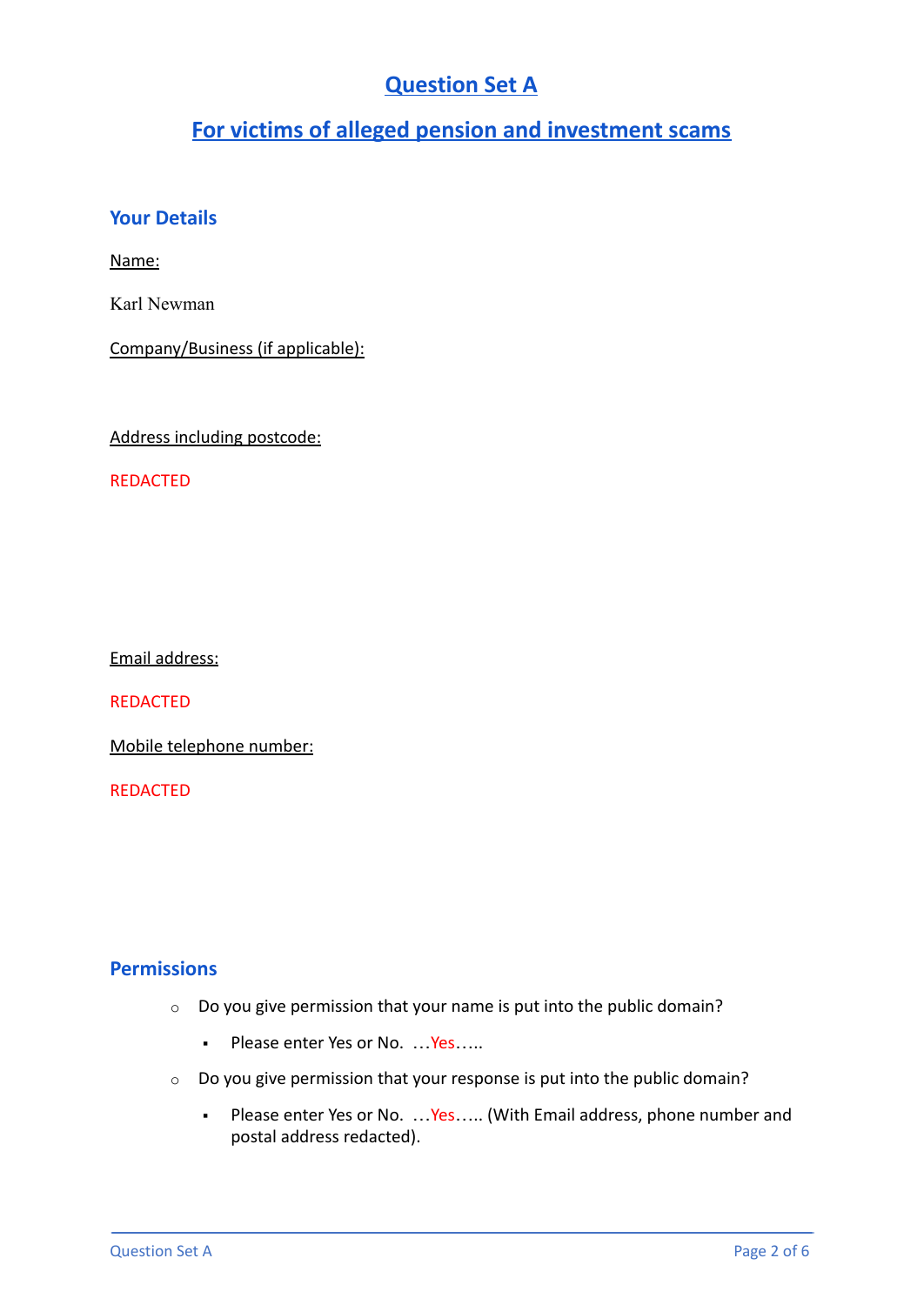# **Questions**

1. Please tell us about yourself and outline, just briefly to begin with, how you came to interact with the Financial Conduct Authority?

I am retired. With the proceeds of my flat sale in London I invested in Basset and Gold. I checked with FCA that it was regulated and did all the checks for FSCS compensation and that the bond I was investing in was asset backed and secure. I did these checks over the telephone, on the Internet and by reading promotional literature which Gallium Funds Solutions AR for B&G approved.

2. What did you invest in; and when; and what went wrong?

I invested in a Basset and Gold Monthly Income Bond which was sold and marketed to me as a fully secured bond. In November 2019 I received an email telling me that B&G was dropping the FCA regulated part of the business. So I asked for my capital back as did not feel comfortable. The company wrote to me and promised me my money back in Jan 2020 and said it would be 90 business days. In April 2020 the firm went into administration they lied and deceived me and never paid me my capital back.

3. If you're happy to mention it, how much money did you invest, and how much of that money do you have left?

I invested 120k it was all the money I had put aside for my pension I do not have any of that money left.

#### 4. What was supposed to happen, and what actually happened, as far as you know?

My money was supposed to be invested in small companies, property and businesses and stocks and shares. Instead all bondholders money was invested in Uncle Buck payday lender we were never told about this.

5. Have you ever witnessed any actions or conduct that, in your reasonable belief, breached any law, regulatory code or applicable or relevant policy? If so, please explain which law, code or policy you believe was breached.

I believe Basset and Gold was a scam it was corrupt there was lies deceit and misleading information bondholders were lied to and robbed of their life savings with written promises of high interest rates and cast iron security.

## 6. What, if anything, do you believe the FCA could have done that may have prevented you from allegedly being scammed in the first place?

I believe they should have regulated Gallium Fund Solutions properly as they were FCA regulated and scrupulously checked what they were doing as A. R. for Basset and Gold. When I rang FCA initially before I invested I asked whether or not B&G was FCA regulated and I was told yes and all of the promotional material said the same. What they did not tell me is that Basset and Gold had many different arms of the business and that the bond I was investing in was not d irectly regulated by FCA but through FCAAR Gallium Fund Solutions. Only Basset and Gold Finance was fully regulated but they did not tell me this nor make it clear. If I would have known this I never would have invested.

7. What interaction have you had with the FCA about what happened?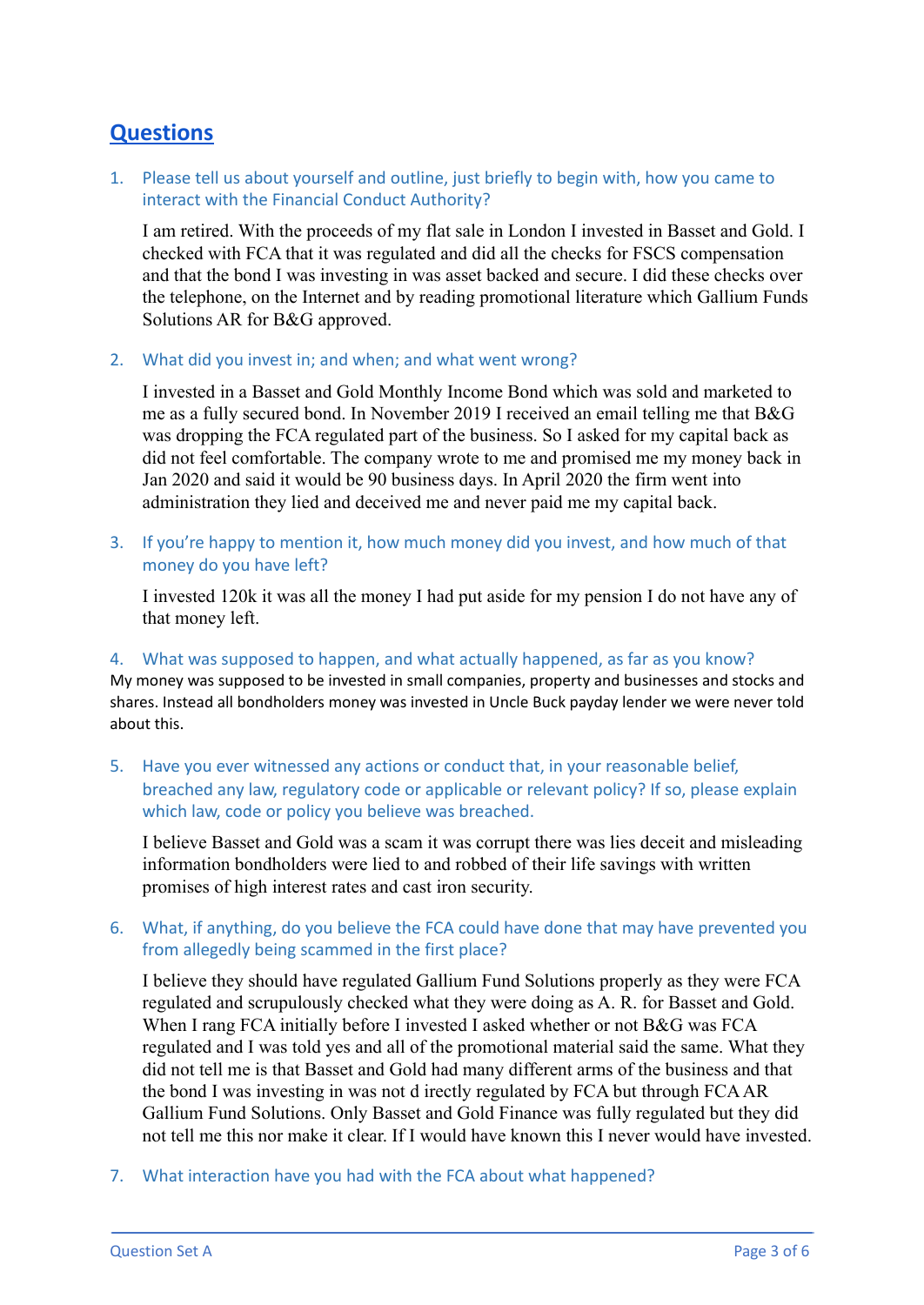I pit my application in for compensation to FSCS on 7 April 2020. They made me wait until November 2020 then rejected my claim.

I then made a complaint to Gallium Fund Solutions A. R for B&G they made me wait until end Jan 2021 and redirected me back to FSCS.

I then appealed to FSCS and they made me wait a further 5 weeks before rejecting my clsim.

Now the FOS has my complaint and they have had it for 10 months with no end in sight.

I have also made a complaint to FCA which has been deferred.

8. How well or badly do you think the FCA have performed in your case?

The FCA have performed disgustingly in my case. To think I was sold a product from an FCA regulated Firm the FCA have not regulated nor checked at all. They have done a negligent job.

9. What do you believe the FCA could have done better once they were aware that there was a problem?

They should have been scrupulously regulating as nd checking B&G and their o r omotional literature. They should have done what they did with LCF and removed the bonds from the market as they were minibonds and very dangerous. Minibonds are banned and they should have been removed.

## 10. What would you say about the FCA's effectiveness and timeliness in taking action to protect consumers?

Appauling. The FCA, FOS and FSCS have no timeliness and they make people wait considerable lengths of time using excuses such as Covid 19 or depleting staff levels. This is not our problem it's their problem. There is no protection they are totally negligent.

### 11. How helpful has the FCA been to you and others affected in securing redress from the alleged guilty parties, and in prosecuting or banning them so they can't do it again?

They have not been helpful at all. There are around 200 bondholders awaiting outcomes from FOS and FCA has not banned Gallium Fund Solutions it seems they and FOS are taking their side giving them more and more time in extensions on cases. In 12 months out of 200 complaints about B&G FOS has only allocated 12 complaints to investigators. 3 of those investigators found in bondholders favour but they seem to be giving and helping Gallium with unlimited extensions and time frames. It seems as though they are not on the consumers side.

## 12. What are your thoughts on whether the FCA lacks the powers that it needs; or conversely, that it doesn't make good use of the powers it already has?

The FCA needs a full overhaul they need to regulate properly and with vigour and fine and prosecute fraud and corrupt firms who step out of line.

13. In general terms, how would you describe what it's been like dealing with the FCA?

It has been absolutely terrible and It sickens me to think that the watchdog is not doing its job properly to protect consumers

14. What is your perception of the culture of the FCA, and what do you think about it?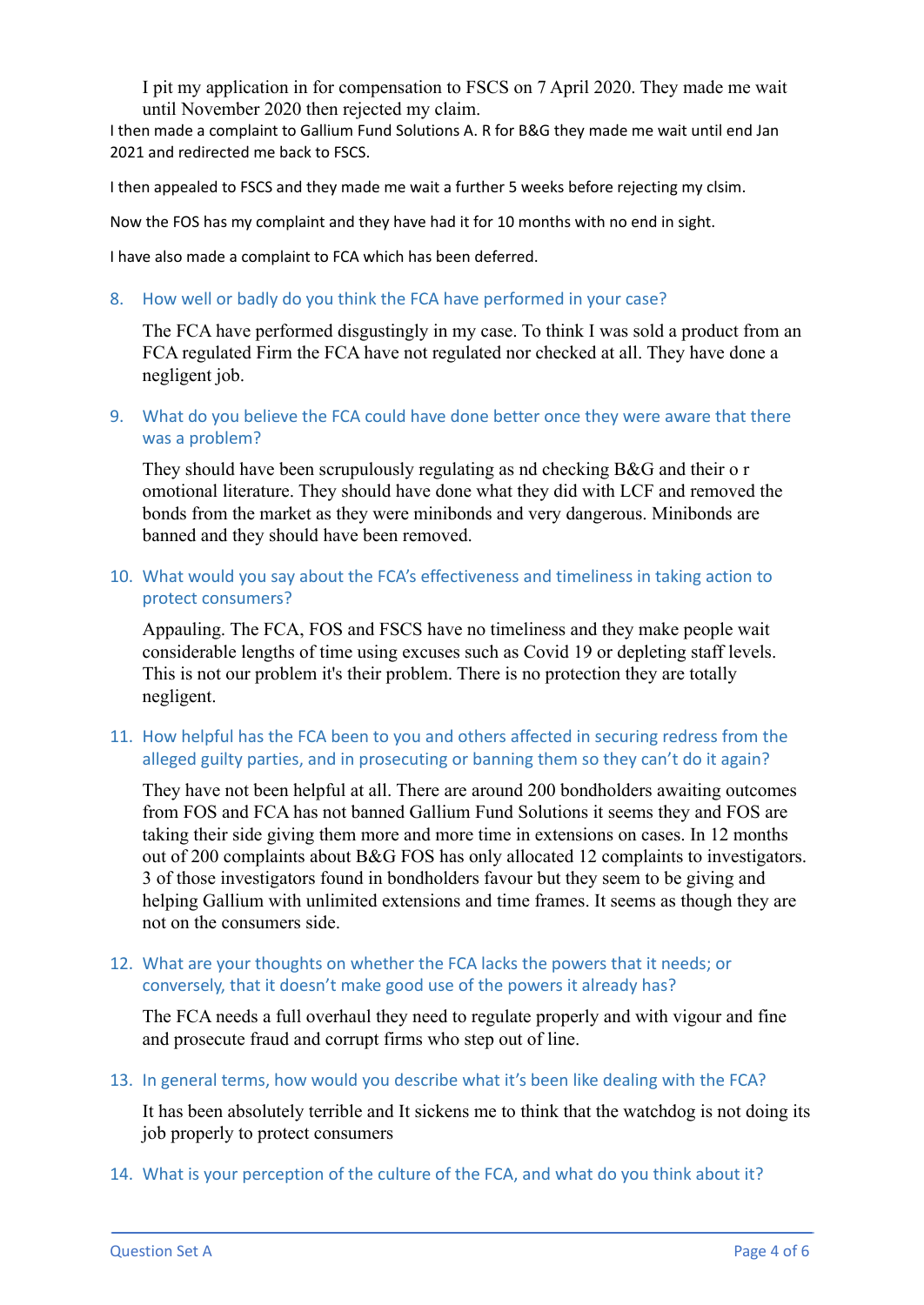There should be more transparency and a willingness to help. When you phone them they cannot give you any information it's like talking to dummies

## 15. What do you think about the possibility of conflict of interest issues at the FCA?

Yes definately. I have another complaint with FCA about Charles Randall and Christopher Woolard Directors at FCA ignoring my warning signals about Blackmore Bonds. I definately think there are conflicts of interest as they tend to side with their FCA firms and not consumers

16. Have you ever complained officially about the FCA; if so to whom? What happened, and how do you feel about what happened? What feedback, if any, have you had about your complaint? How helpful was the feedback? How long has it taken for your complaint to be processed?

Yes I compained to FCA about Basset and Gold roughly 9 months ago. I have had to chase up and now my complaint has been deferred until a further notice.

I a l do complained about Charles Randall and Chris topher Woolard ignoring my warning emails about Blackmore Bonds again no final response as of yet and it 10 months ago.

They do not handle complaints properly

## 17. Overall, what have been the consequences to you (and if relevant to your family) as a result of what happened?

I am suffering from stress and anxiety it was nearly all my savings I invested in B&G for my future. I am not able yo work due to mental health problems and am not receiving any benefits

#### 18. If you could change three things about the FCA, what would they be?

Reulate properly and with force Vet all firms properly before giving fca aporoval

More courteous friendly and knowledgeable and helpful staff to help consumers on telephone

19. What positives are there about the FCA that you would like to comment on?

None I can think of

20. Do you believe there should be spot checks by the FCA on regulated and/or unregulated entities, perhaps similar to the spot-checks by VAT inspectors

Yes I've said before fca firms need regulating properly and should be vetted and checked scrupulously

### 21. The FCA is undertaking a Transformation Project. Do you have any comments to make about that?

To take note of what consumers are saying take into consideration Gloster Report and what all whistle blowers have raised. Learn from complaints and history listen and act and fir God's sake regulate firms scrupulously yo avoid corruption and fraud

#### 22. Are there any other comments that you would like to make?

There are roughly 290 bondholders on FB group we have all be scammed. The administrators for B&G are covering up for directors and staff there has been collusion it needs investigating. There is 37 million of bondholders money missing and the